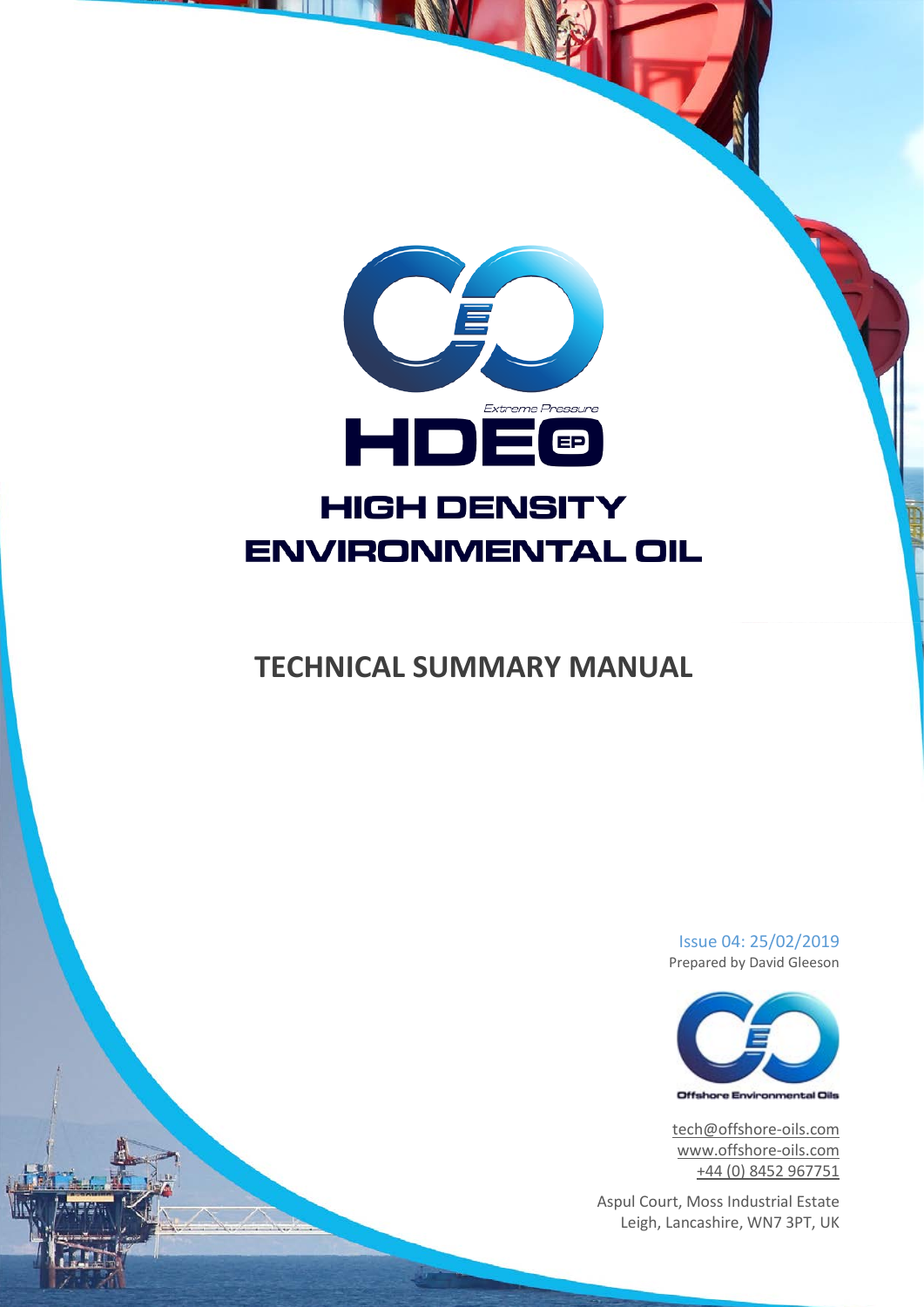

# <span id="page-1-0"></span>**1.0 PRODUCT OVERVIEW**

# **HDEO**EP **High Density Environmental Oil Key Competitive Parameters**

HDEO<sup>EP</sup> (Extreme Pressure) is our mainstream High Density Environmental Oil.

HDEO<sup>EP</sup> is a High Density Environmental Oil designed for applications where a specific gravity greater than seawater is required, particularly in equipment with a heavy load distribution.

Typical applications include use as a displacement fluid in subsea valves and other applications where displacement of seawater (or water) is desirable.

HDEO<sup>EP</sup> offers outstanding environmental properties and is OCNS E (with no substitutable components) for UK discharge and a Yellow Y1 environmental classification for use in Norwegian waters.

HDEO<sup>EP</sup> exhibits excellent corrosion protection, stability, microbiological protection, material compatibility and all round technical performance. HDEO<sup>EP</sup> also offers acceptable freeze protection and is insoluble in seawater/water.

HDEO<sup>EP</sup> offers excellent lubrication and anti-wear properties.

HDEO<sup>EP</sup> was specifically developed to offer acceptable compatibility with high quality elastomers/seals commonly used in Subsea and Topside Control Systems.

| <b>Issue No.</b> | <b>Revision</b> | <b>Issue Date</b> | <b>Authorised by</b> | <b>Position</b>        |
|------------------|-----------------|-------------------|----------------------|------------------------|
|                  |                 | <b>June 2012</b>  | D. Gleeson           | <b>R&amp;D Manager</b> |
|                  |                 | <b>March 2015</b> | D. Gleeson           | <b>R&amp;D Manager</b> |
|                  |                 | February 2018     | D. Gleeson           | <b>R&amp;D Manager</b> |
|                  |                 | February 2019     | D. Gleeson           | <b>R&amp;D Manager</b> |

# DOCUMENT REVISION HISTORY

**Please note that this document is subject to revision on a regular basis. Please ensure you have the latest revision before using this data in applications of a critical nature**.

*Information given in this publication is based on Technical Data gained in our own and other laboratories and is believed to be true. However, if the material is used in conditions beyond our control, we can assume no liability for results obtained or damaged incurred through the application of the data present herein.*

**Certified ISO 9001-2015** For the Development, Manufacture and Supply of Speciality Chemicals



Certificate No 2906- QMS-001

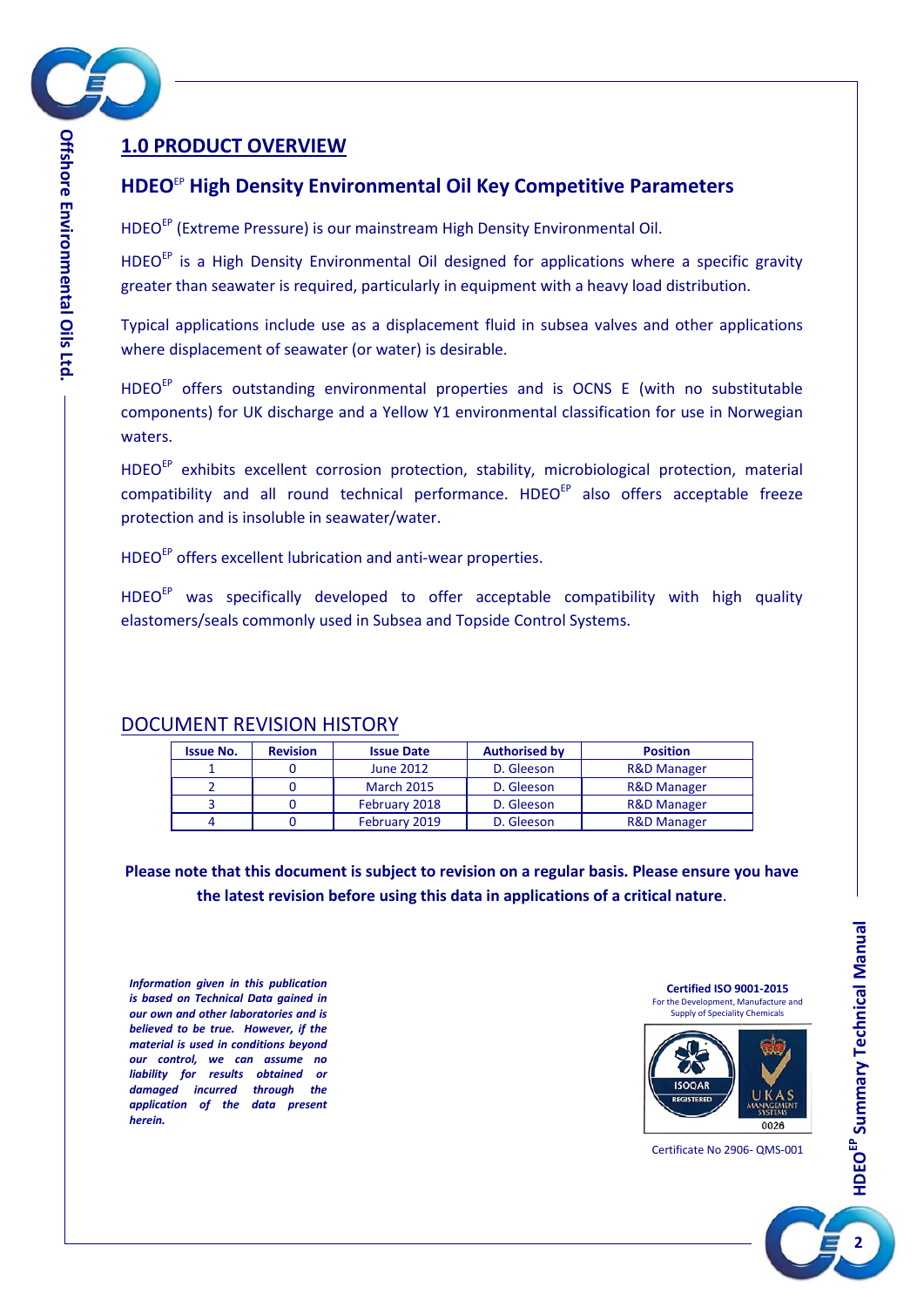

| <b>TABLE OF CONTENTS</b>                                          | Page           |
|-------------------------------------------------------------------|----------------|
| <b>1.0 Product Overview</b>                                       | $\overline{2}$ |
| <b>2.0 Typical Physical Properties</b>                            | 4              |
| 2.1 Key Physical Properties Summary                               | 4              |
| 2.1.1 Physical Properties As A Function Of Pressure At 4 °C       | 5              |
| <b>3.0 Product Testing</b>                                        | 5              |
| 3.1 Thermal Stability                                             | 5              |
| 3.2 Metal Compatibility                                           | 5              |
| 3.4 Compatibility with Actuator Spring Steel                      | 6              |
| 3.5 Elastomer Compatibility                                       | 6              |
| 3.6 Compatibility with Control, Completion and Operational Fluids | 7              |
| 3.9 Fluid Lubricity and Wear                                      | 7              |
| 3.9.1 Shell One Hour 4 Ball Wear Test (IP 239)                    | 7              |
| 3.9.2 Power Screw Testing                                         | 7              |
| 3.9.2.2 Power Screw Rig Setup                                     | 7              |
| 3.9.2.3 Test Procedure                                            | 9              |
| 3.9.2.1 Power Screw Testing Results                               | 9              |
| 3.10 Bacterial & Fungal Resistance with Seawater                  | 9              |
| 3.11 Compatibility of HDEO and HDEO <sup>EP</sup>                 | 10             |
| 3.12 Sea Water Compatibility Under Static Conditions              | 10             |

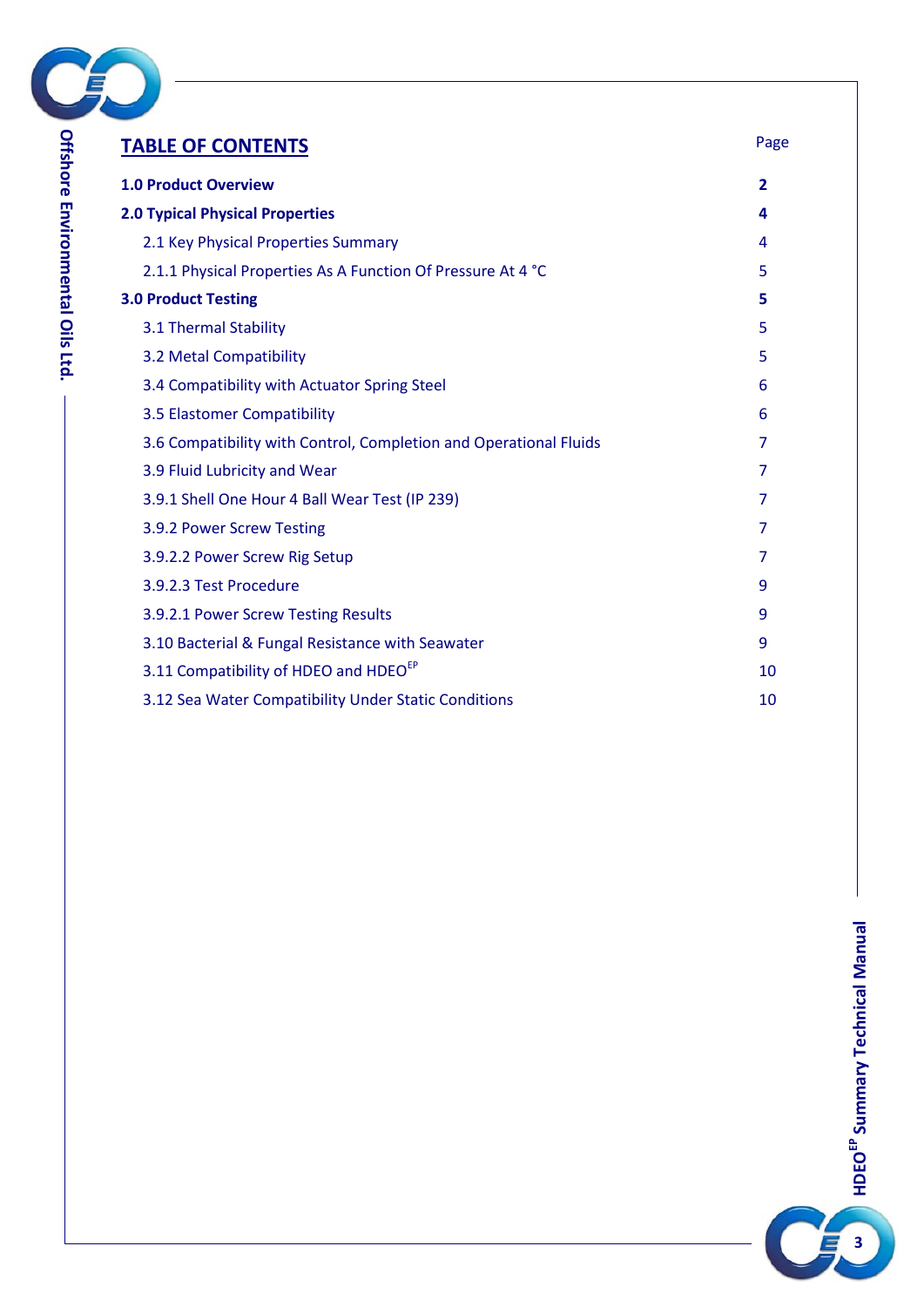

# <span id="page-3-0"></span>**2.0 TYPICAL PHYSICAL PROPERTIES**

#### <span id="page-3-1"></span>2.1 KEY PHYSICAL PROPERTIES SUMMARY

| <b>Property</b>                                              | <b>HDEO</b> <sup>EP</sup>                    | <b>Test Method</b>            |
|--------------------------------------------------------------|----------------------------------------------|-------------------------------|
| <b>Viscosity (cSt)</b>                                       |                                              |                               |
| @-10 °C                                                      | 8280                                         |                               |
| @ 0 °C                                                       | 2805                                         |                               |
| @ 5 °C                                                       | 1850                                         | <b>ASTM D445</b>              |
| @ 20 °C                                                      | 630                                          | IP71                          |
| @ 40 °C                                                      | 182                                          | <b>ISO 3104</b>               |
| @ 80 °C                                                      | 36                                           |                               |
| <b>Pour Point</b>                                            | $-30 °C^a$                                   | <b>IP15</b>                   |
| <b>Minimum recommended operating</b>                         |                                              |                               |
| temperature                                                  | $-10 °C$ <sup>a</sup>                        |                               |
| Specific Gravity (gcm <sup>-3</sup> )                        |                                              |                               |
| $\bf{0}$                                                     | 1.080                                        |                               |
| 20                                                           | 1.063                                        | <b>IP365</b>                  |
| <b>Appearance</b>                                            | Pale Yellow Liquid                           |                               |
| <b>Steel Corrosion</b>                                       | Pass                                         | <b>ASTM D665 Part A</b>       |
| Flash Point / °C                                             | $>200$                                       | <b>ASTM D92 / IP36</b>        |
|                                                              | 19/17/14                                     | <b>ISO 4406</b>               |
| <b>Cleanliness Level</b>                                     | NAS <sub>8</sub>                             | <b>NAS 1638</b>               |
| (Minimum)                                                    | 8B/8C/8D/8E/8F                               | <b>SAE AS4059</b>             |
|                                                              | <b>Mean Wear Scar</b>                        |                               |
| <b>Shell 4 Ball Wear Test</b>                                | Diameter 0.623 mm                            | IP239/01, 1 hour test,        |
|                                                              | <b>Symmetric Wear Scar</b>                   | 1475rpm rotation, 30 kgf load |
| <b>Torque @3600 N</b>                                        | 378                                          | Power screw testing           |
| <b>Solubility in Water</b>                                   | Insoluble                                    |                               |
| <b>Coefficient of Thermal Expansion</b>                      | $0.00077$ 1/ $^{\circ}$ C                    |                               |
| Bulk Modulus @ 4 °C, 1 Bara                                  | $1.09 (Nm-2 × 109)$                          |                               |
| Instantaneous Compressibility @ 4 °C, 1 Bara                 | 91.6 (bar <sup>-1</sup> x 10 <sup>-6</sup> ) |                               |
| <b>Specific Heat Capacity</b>                                |                                              |                               |
| $10 - 25 °C$                                                 | 2.12 MJ/ $m^3$ K                             |                               |
| $25 - 40 °C$                                                 | $2.19 \text{ MJ/m}^3$ K                      |                               |
| $60 - 80 °C$                                                 | 2.33 MJ/ $m^3$ K                             |                               |
| $80 - 100 °C$                                                | 2.42 MJ/ $\overline{m}^3$ K                  |                               |
|                                                              |                                              |                               |
| <b>Thermal Conductivity</b><br><b>Mean Temperature 25 °C</b> | 0.159 W/(m.K)                                |                               |
| Mean Temperature 70 °C                                       | 0.164 W/(m.K)                                | <b>ISO 9301</b>               |
| Mean Temperature 100 °C                                      | 0.162 W/(m.K)                                |                               |
|                                                              |                                              |                               |

<sup>a</sup> Whilst the pour point of HDEO<sup>EP</sup> is -30 °C, Offshore Environmental Oils recommends a minimum operating temperature of -10 °C due to the rapid increase in viscosity upon cooling below -10 °C.

Shell 4 Ball, Bulk Modulus, Instantaneous Compressibility, Thermal Properties and Thermal Expansion tests were conducted by independent laboratories.

*Note these properties are typical for the product and do not constitute a product specification.*

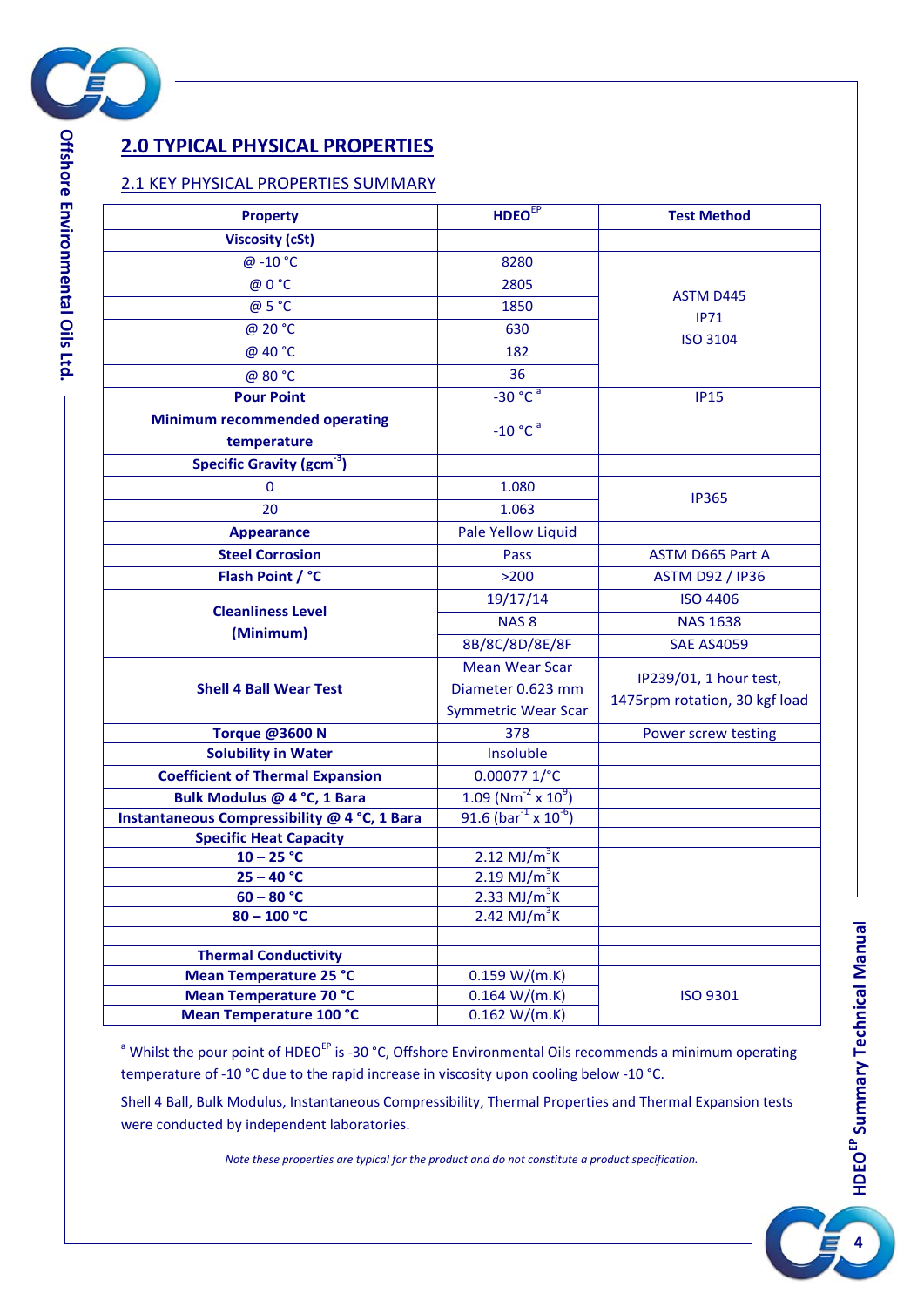

# <span id="page-4-0"></span>2.1.1 PHYSICAL PROPERTIES AS A FUNCTION OF PRESSURE AT 4 °C

The physical properties of HDEO<sup>EP</sup> as a function of pressure at 4 °C are tabulated below.

| Pressure /<br><b>Bara</b> | <b>Relative</b><br>volume | Density /<br>$g \text{ cm}^{-3}$ | <b>Instantaneous Compressibility /</b><br>$x 10^{-6}$ bar <sup>-1</sup> | <b>Bulk Modulus /</b><br>$x 10^9$ N m <sup>2</sup> | <b>Dynamic Viscosity</b><br>/ cP |
|---------------------------|---------------------------|----------------------------------|-------------------------------------------------------------------------|----------------------------------------------------|----------------------------------|
| 1.1                       |                           | 1.0735                           | 91.6                                                                    | 1.09                                               | 2819                             |
| 35.5                      | 0.9969                    | 1.0769                           | 59.5                                                                    | 1.68                                               | 2949                             |
| 70                        | 0.9948                    | 1.0791                           | 49.9                                                                    | 2.01                                               | 3178                             |
| 138.9                     | 0.9914                    | 1.0828                           | 44.3                                                                    | 2.26                                               | 3807                             |
| 276.8                     | 0.9854                    | 1.0894                           | 39.1                                                                    | 2.56                                               | 5539                             |
| 414.7                     | 0.9801                    | 1.0953                           | 37.4                                                                    | 2.67                                               | 7737                             |
| 552.6                     | 0.9751                    | 1.1009                           | 36.2                                                                    | 2.76                                               | 10307                            |
| 690.5                     | 0.9702                    | 1.1064                           | 35.5                                                                    | 2.82                                               | 13193                            |

# <span id="page-4-1"></span>**3.0 PRODUCT TESTING**

#### <span id="page-4-2"></span>3.1 THERMAL STABILITY

HDEO<sup>EP</sup> has undergone accelerated aging testing based on the procedures laid out in API 17F and meets the requirements of specification after aging at 70 °C for 12 months.

HDEO<sup>EP</sup> has also undergone low temperature stability testing based on the procedures laid out in API 17F and remains visually unchanged after aging at 5 °C and -25 °C for 24 months and unchanged after 6 months at -50 °C which is well below the pour point of the fluid.

## <span id="page-4-3"></span>3.2 METAL COMPATIBILITY

HDEO<sup>EP</sup> has been shown to be compatible with a wide range of metals in testing based on API 17F.

#### **Metals compatibility after 12 weeks immersed in HDEOEP at 70 °C**

| 9Cr1Mo Alloy 18 - 22 C                  | Aluminium Bronze (UNS C63000) | <b>SIS 2387</b>                      |
|-----------------------------------------|-------------------------------|--------------------------------------|
| 17-4-PH (UNS S17400)                    | <b>Becol (UNS C17200)</b>     | <b>Silicon Nitride</b>               |
| ASTM A182 F51 Super Duplex (UNS S31803) | Carbon Steel UNS K02401       | <b>Stainless Steel 304</b>           |
| ASTM A182 F53 Super Duplex (UNS S32750) | <b>Chrome Core</b>            | <b>Stainless Steel 316</b>           |
| A182 F55 UNS S32760 (Super Duplex)      | Copper                        | <b>Stainless Steel 316 Ti</b>        |
| ALCNC10                                 | <b>DGS1043</b>                | <b>Stainless Steel 416</b>           |
| AISI A29 4340 (Gas Nitrided)            | Duplex 9490                   | <b>Stainless Steel 431</b>           |
| AISI A350 LF2 Carbon Steel              | Elgiloy                       | <b>Super Duplex (OEM)</b>            |
| <b>AISI 410</b>                         | Inconel 718                   | <b>Super Duplex AM8831</b>           |
| AISI 420                                | Inconel 725 GV50H             | <b>Titanium</b>                      |
| <b>AISI 440C</b>                        | Inconel 825                   | Toughmet 3 AT110 (UNS C72900)        |
| AISI 1040                               | <b>KR16</b>                   | Tungsten Carbide (6% Nickel Bonded)  |
| AISI 4130                               | Monel 400                     | Tungsten Carbide (10% Nickel Bonded) |
| AISI 4140                               | Monel K500                    | <b>Tungum (UNS C699100)</b>          |
| AISI 6150                               | <b>MP35N</b>                  | <b>Umbilical TP19D</b>               |
| Alloy 3                                 | Nitronic 50                   | <b>Zirconia</b>                      |
| <b>Aluminium Bronze AISI B418</b>       | Phosphor Bronze PB102         | <b>Zinc Plated Washer</b>            |
| <b>Aluminium Bronze HM9843</b>          |                               |                                      |

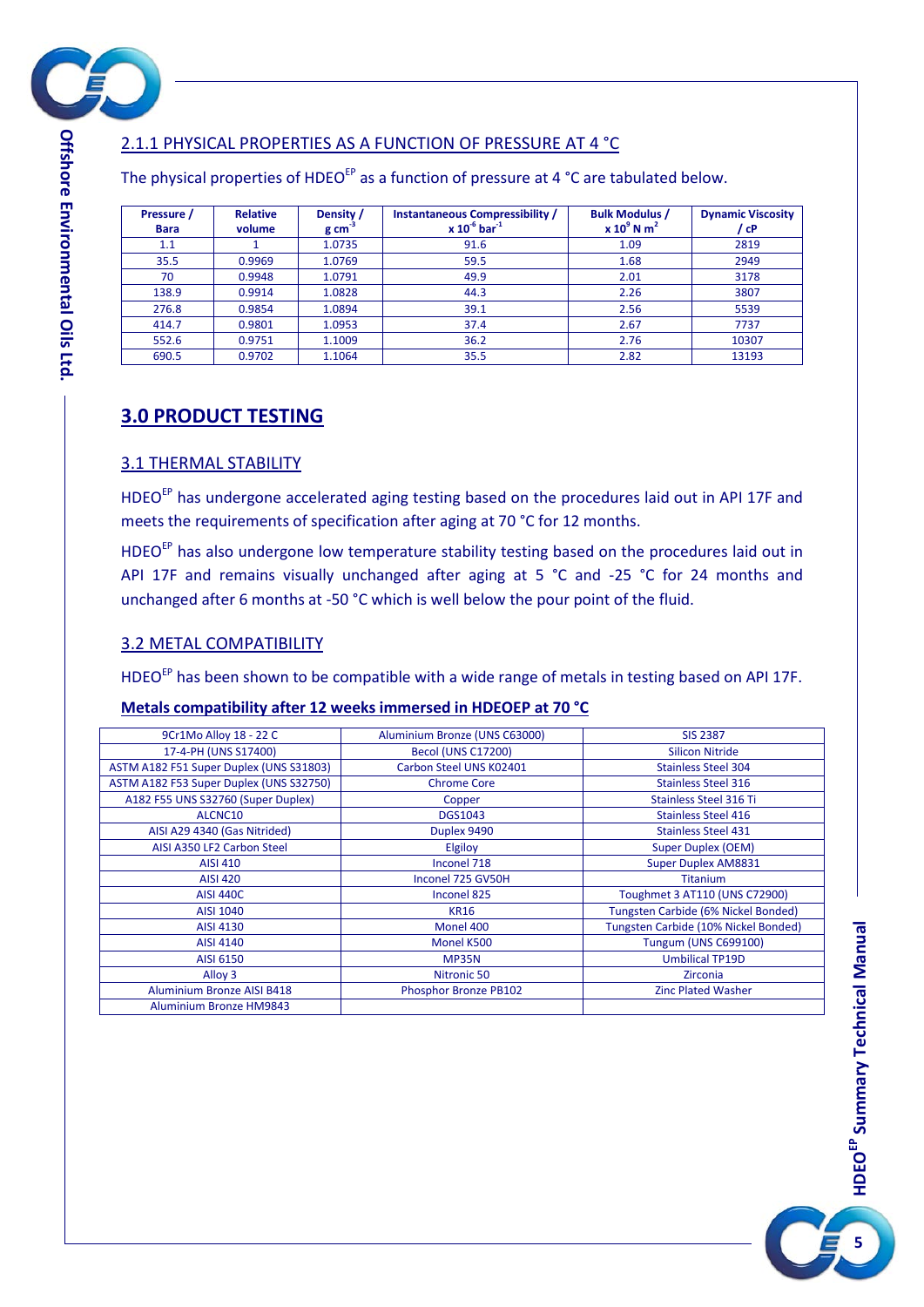

**Offshore Environmental Oils**

### **Coatings compatibility after 12 weeks immersed in HDEOEP at 70 °C**

| 36CrNiMo4 (OEM)                   | Molycoat D-7409 (CWST)                    | <b>Xylan 1014</b>                |
|-----------------------------------|-------------------------------------------|----------------------------------|
| <b>Electroless Nickel Plated</b>  | Niklad ELV811 Coated A182 F22             | <b>Xylan 1052</b>                |
| Everslik 1201 (OEM Specification) | <b>Rislan</b>                             | <b>Xylan 1212</b>                |
| Everslik 1201 (CWST)              | Sermagard 1105 (CWST)                     | <b>Xylan 1213</b>                |
| Everslik 1301 (CWST)              | Sermagard 1105 + 1280 (OEM Specification) | <b>Xylan 1400</b>                |
| Inconel 718 Gold Coated           | Sermagard 1105 + Everslik 1201 (CWST)     | <b>Xylan 1424</b>                |
| <b>Inconel 718 Silver Coated</b>  | Sermagard 1105 + Everslik 1201            | Zinc Phosphate Coated Mild Steel |
| Inconel 725 Silver Coated         | + Xylan 1400 (CWST)                       | <b>Zinc Coated Washer</b>        |

## <span id="page-5-0"></span>3.4 COMPATIBILITY WITH ACTUATOR SPRING STEEL

The compatibility of HDEO<sup>EP</sup> with actuator spring material and the potential to form hydrogen (potentially giving hydrogen embrittlement issues) has been undertaken.

Briefly, HDEO<sup>EP</sup> was degassed at 60 °C prior to the start of the test. A piece of the coated spring material was then immersed in the fluid, covered with a funnel and any gasses evolved collected in a micro centrifuge tube and vials as shown below.



After 24 months aging at 60 °C HDEO<sup>EP</sup> shows no evolution of gas.

It should be noted that the actuator spring steel tested was selected from material available in-house and is not meant to represent an official qualification.

#### <span id="page-5-1"></span>3.5 ELASTOMER COMPATIBILITY

 $HDEO<sup>EP</sup>$  has been shown to be compatible with a range of elastomers in accordance with testing based on the procedures laid out in API 17F. A summary of the elastomers which are known to be compatible with  $HDEO<sup>EP</sup>$  is given below.

| AC 155 (Accuseal)                        | Hytrel 5556 Shore 55D (Dupont)         | <b>Polypropylene (Direct Plastics)</b>   |
|------------------------------------------|----------------------------------------|------------------------------------------|
| AC 157 (Accuseal)                        | Hytrel 6356 Shore 63D (Dupont)         | POM (polyoxymethylene) (OEM)             |
| AC 173 (Accuseal)                        | Hytrel 7246 Shore 72D (Dupont)         | PTFE (OEM)                               |
| Acetal (OEM)                             | <b>Lexan Margard (Sabic)</b>           | PTFE (25% Carbon Filled) (OEM)           |
| <b>Acylic (Direct Plastics)</b>          | LNP-PDX 82429 Carbon Filled PTFE (OEM) | Turcon M12 (Trelleborg)                  |
| Aflas (Clywd)                            | <b>NBR N107-90 (Parker)</b>            | Turcon T05 (Trelleborg)                  |
| Arlon 1555 (Greene Tweed)                | <b>NBR N299-90</b>                     | Turcon T12 (Trelleborg)                  |
| Carbon Fibre (Carbon Fibre Seal Company) | NBR N552-90 90 Shore A (Parker)        | Turcon T19 (Trelleborg)                  |
| Ecoflon 4 25% Carbon Filled PTFE         | NBR N674-70 70 Shore A (Parker)        | Turcon T29 Step Seal (Trelleborg)        |
| (Economos)                               | <b>NBR N702-90 (Parker)</b>            | Turcon T40 (Trelleborg)                  |
| Elastolion 101 HNBR (James Walker)       | <b>NBR N1059-90 (Parker)</b>           | Turcon T42 (Trelleborg)                  |
| FFKM PFR06HC 90 Shore A (Solvay)         | NBR N7023 70 Shore A (Trelleborg)      | Turcon T46 (Trelleborg)                  |
| FFKM PKR95HT 90 Shore A (Solvay)         | NBR N9002 90 Shore A (Trelleborg)      | Turcon T51 (Trelleborg)                  |
| FKM FR58-90 James Walker                 | Nylon 6 (Skiffy)                       | Ultra High Molecular Weight Polyethylene |
| FKM FOR 9381 92 Shore A (Solvay)         | Nylon 6,6 (Direct Plastics)            | (UHMWPE)                                 |
| FKM P959 93 Shore A (Solvay)             | PEEK 450G (Victrex)                    | Viton V9T82 (Trelleborg)                 |
| FKM VBR X856 90 Shore A (Clwyd)          | PEEK 450CA30 (30% Carbon Filled)       | Viton V9T84 (Trelleborg)                 |
| FKM V70GA 70 Shore A (Trelleborg)        | (Victrex)                              | Viton VG109-90 (Parker)                  |
| FKM VPL85540 92 Shore A (Solvay)         | <b>PEEK 1000 (OEM)</b>                 | Zurcon Z25 (Trelleborg)                  |
| FKM VPL 85730 91 Shore A (Solvay)        | PEEK W4685 (Parker)                    | Zurcon Z43 (Trelleborg)                  |
| FKM V1238-95 95 Shore A (Parker)         | PEEK W4685 (Parker)                    | Zurcon Z52 (Trelleborg)                  |
| HNBR 4007 90 Shore A (Parker)            | PEEK W4738 (Parker)                    | Zurcon Z80 (Trelleborg)                  |

*Please note that while testing based on API 17F (Annex C) is considered one of the most robust standard elastomer testing regimes available, this does not qualify elastomers for use at 70 °C and is instead an accelerated screen test to provide compatibility information at typical storage and operational temperatures. To be more specific, in line with the Arrhenius rate equation, testing for 3 months at 70 °C provides an accelerated compatibility profile covering up to 2 years at 40°C during storage, and 20+ years at seabed*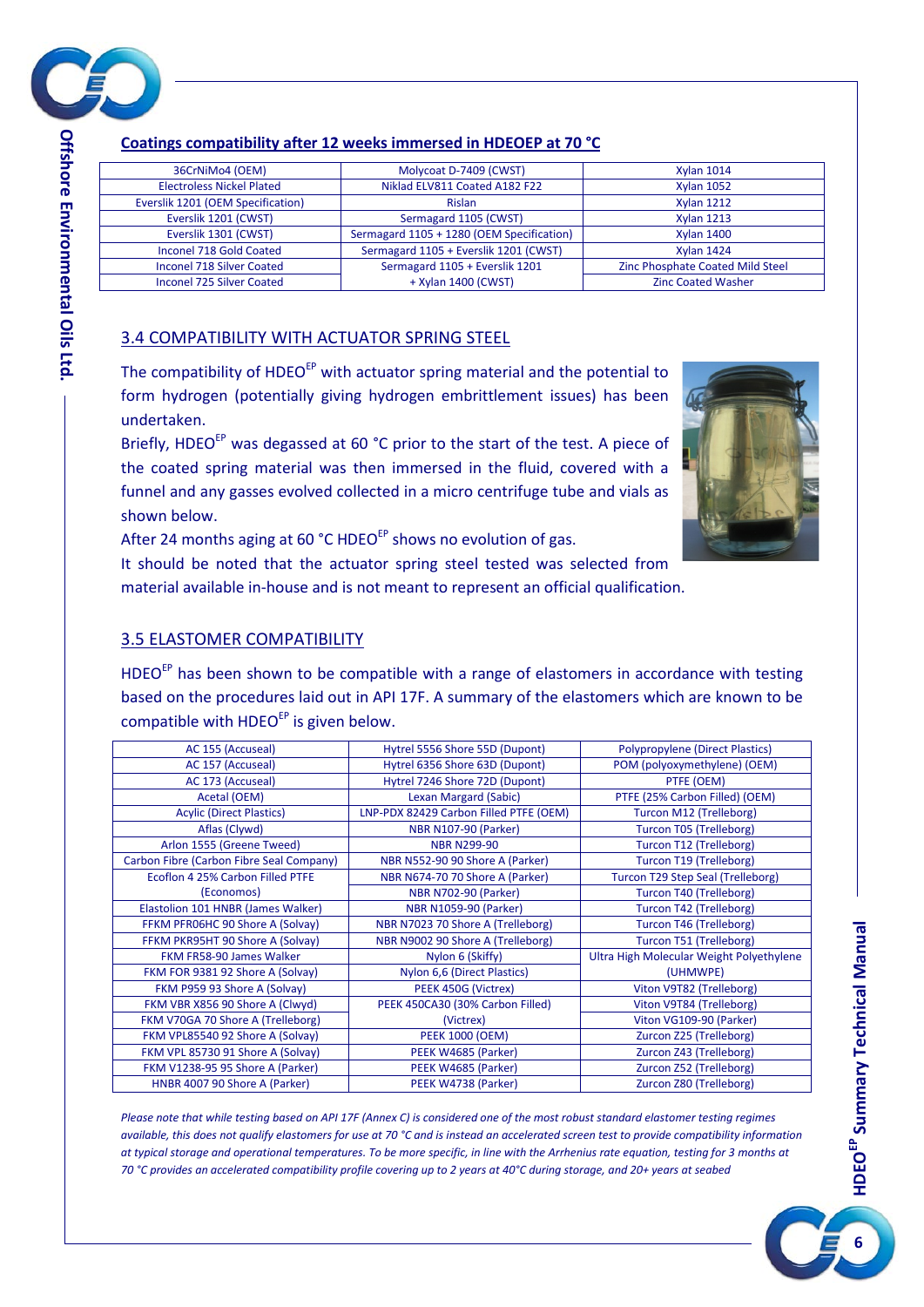

*temperatures. If materials are to be used at temperatures above 40°C for periods in excess of 2 years, then further testing at elevated temperatures would be recommended to confirm compatibility.*

#### <span id="page-6-0"></span>3.6 COMPATIBILITY WITH CONTROL, COMPLETION AND OPERATIONAL FLUIDS

Extensive compatibility studies have been undertaken with a range of commonly used control, completion and operational fluids. Testing was undertaken either in accordance with API 17F or using a procedure with similar aging times, mixture ratios, and temperatures. Fluids tested for compatibility include:

- Pelagic 100, Pelagic 100 HC, Transaqua HT-2, Oceanic HW443, Oceanic HW740R
- Brayco Micronic SV/B, Brayco Micronic SV/3, CLEO, USF04, OB200
- Calcium chloride and bromide brines, Zinc bromide brine, Potassium and Caesium formate brines.
- 35% Hydrochloric acid, Methanol, Silicon Oil, Mono Ethylene Glycol

Please refer to the main technical manual for detailed compatibility results for each fluid.

## <span id="page-6-1"></span>3.9 FLUID LUBRICITY AND WEAR

HDEO<sup>EP</sup> has excellent Extreme Pressure lubrication properties and was especially developed for equipment and applications requiring a heavy load distribution.

## <span id="page-6-2"></span>3.9.1 SHELL ONE HOUR 4 BALL WEAR TEST (IP 239)

The 1 hour 4 ball wear test was undertaken in accordance with API 17F by an independent laboratory. The results obtained for the one-hour wear tests at 30 kg load at 1475 (+/-25) rpm are shown below and the mean wear scar diameters measured are less than the acceptance criteria of 1.2 mm.

|                          | <b>Scar</b>      | <b>Scar</b>        | Scar             | <b>Scar</b>        | Scar             | <b>Scar</b>                                                                       |                     |                             |
|--------------------------|------------------|--------------------|------------------|--------------------|------------------|-----------------------------------------------------------------------------------|---------------------|-----------------------------|
|                          | <b>Diameter</b>  | <b>Diameter</b>    | <b>Diameter</b>  | <b>Diameter</b>    | <b>Diameter</b>  | <b>Diameter</b>                                                                   | <b>Average Scar</b> |                             |
| <b>Lubricant</b>         | <b>Rubbing</b>   | <b>Right Angle</b> | <b>Rubbing</b>   | <b>Right Angle</b> | <b>Rubbing</b>   | <b>Right Angle</b>                                                                | <b>Diameter</b>     | <b>Comments</b>             |
|                          | <b>Direction</b> | <b>Direction</b>   | <b>Direction</b> | <b>Direction</b>   | <b>Direction</b> | <b>Direction</b>                                                                  | <b>MWSD (mm)</b>    |                             |
|                          |                  |                    |                  |                    |                  | Ball 1 (mm)   Ball 1 (mm)   Ball 2 (mm)   Ball 2 (mm)   Ball 3 (mm)   Ball 3 (mm) |                     |                             |
| <b>HDEO<sup>EP</sup></b> | 0.64             | 0.62               | 0.62             | 0.64               | 0.60             | 0.62                                                                              | 0.623               | <b>Symmetric Wear Scars</b> |

# <span id="page-6-3"></span>3.9.2 POWER SCREW TESTING

ESR Technology's National Centre of Tribology (NCT) constructed a specialist test rig, to carry out a series of lubricants developed for power screw applications.

#### <span id="page-6-4"></span>3.9.2.2 POWER SCREW RIG SETUP

ESR Technology's National Centre of Tribology (NCT) constructed a test rig, consisting of a standard screw jack mounted in a loading frame, to carry out a series of comparative lubricant tests on fluids used and developed for power screws.

One side of the power jack gearbox input shaft was connected to a rotary hydraulic motor via a flexible coupling to provide motive power for the tests. The torque cell reacts against a cross beam onto which either dead weights or a hydraulic cylinder acted through a calibrated load cell to provide the screw/nut loading.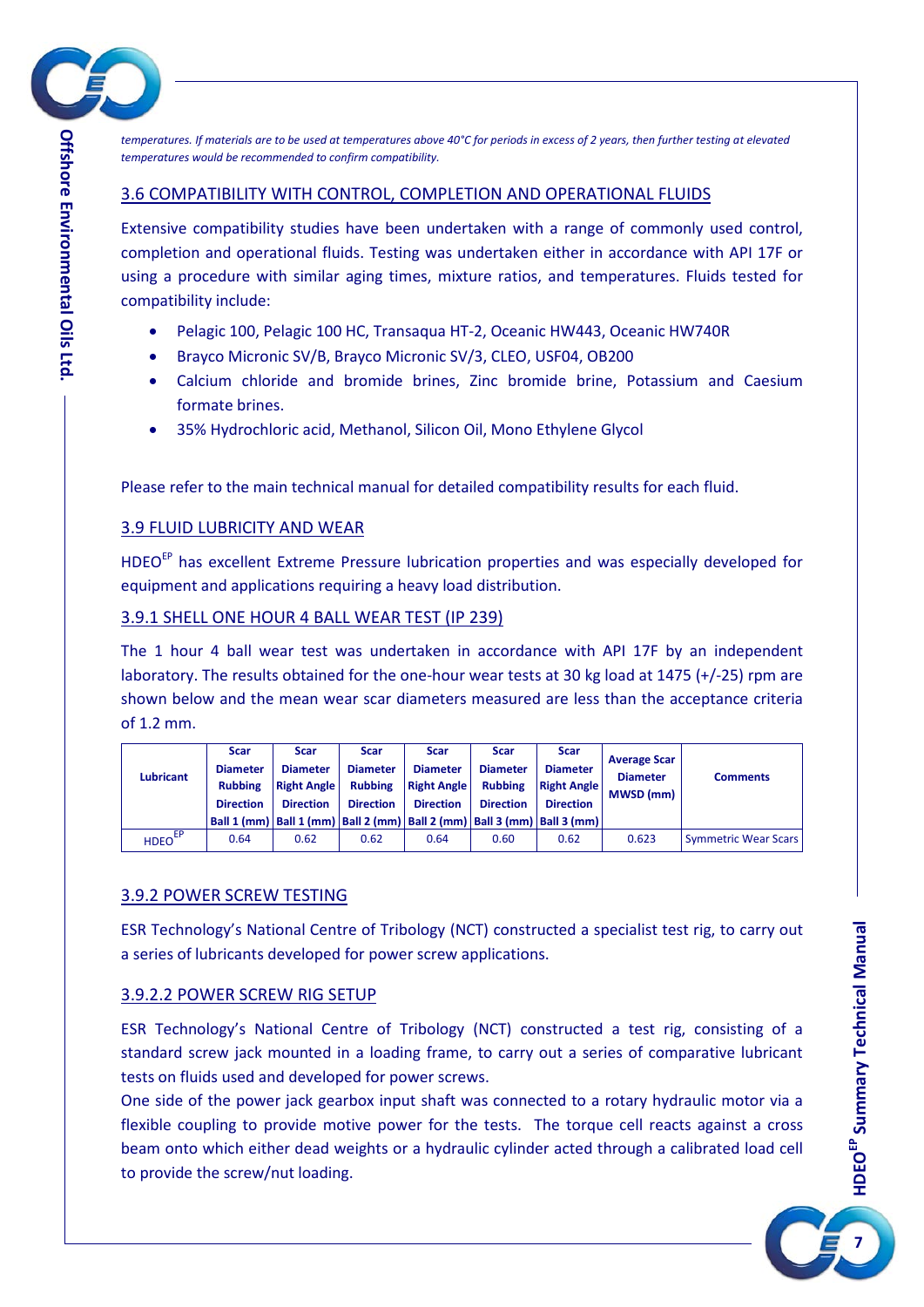



Torque cell



**8**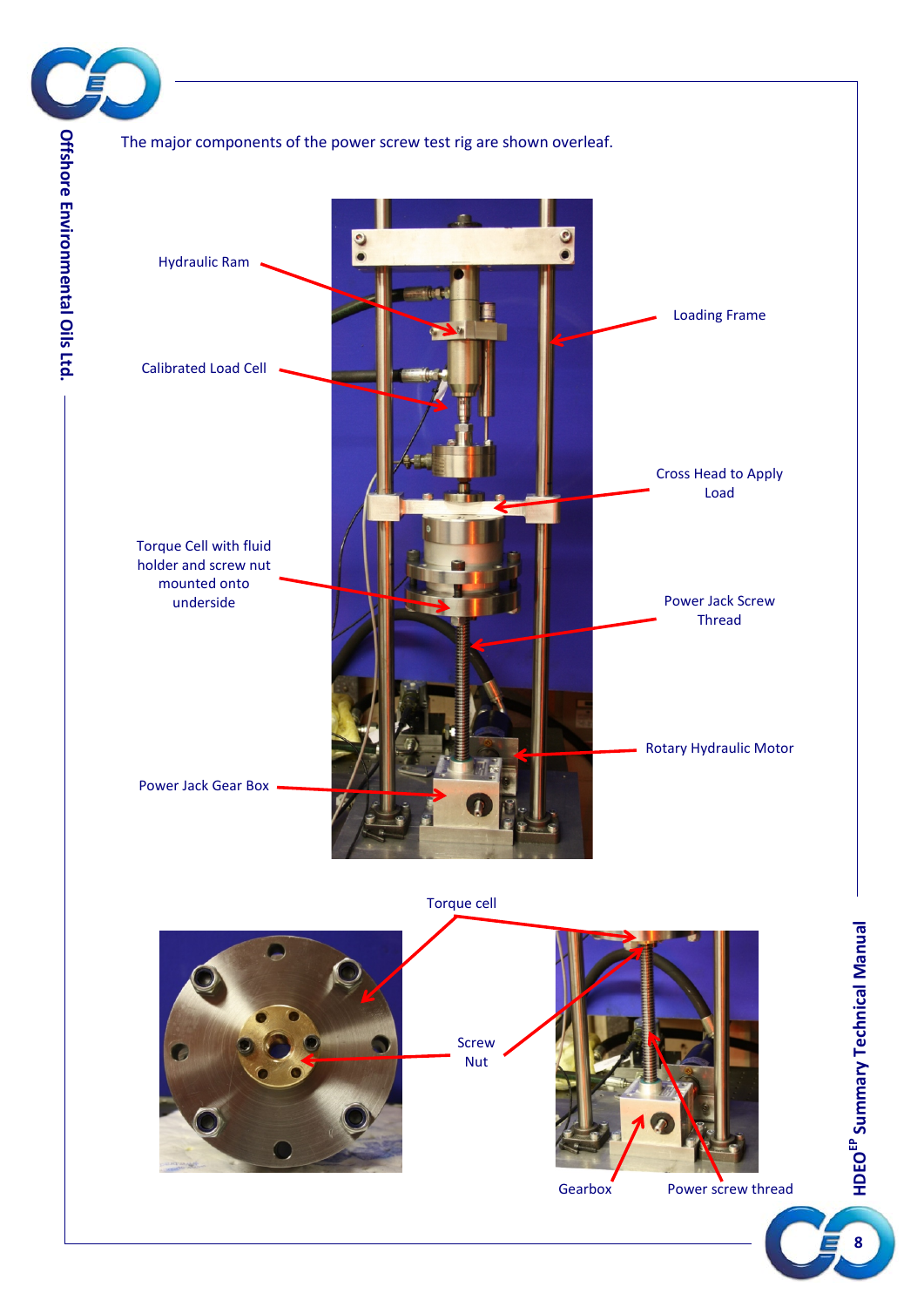

#### <span id="page-8-0"></span>3.9.2.3 TEST PROCEDURE

Square wave constant velocity motion of the nut up and down the screw was used. The output of the torque cell was then recorded together with time, position and load signals from the software in the digital controller for each stage of testing on the fluids.

Multiple tests per fluid were carried out until only a small variation in the torque result was determined for 3 sequential tests. Each set of test data was then analysed to produce a mean torque during each interval of testing.

Examples of the torque traces produced, and the mean torque levels determined for fluids of interest at the various levels of load are shown below.



The standard deviation on the torque levels calculated can be seen to small and indicative of the level of repeatability that is obtainable between subsequent tests.

#### <span id="page-8-1"></span>3.9.2.1 POWER SCREW TESTING RESULTS

The results for the Power Screw testing at different loads are tabulated below.

| <b>Parameter</b>          | <b>900 N Load</b> | <b>3600 N Load</b> |
|---------------------------|-------------------|--------------------|
| Run 1                     | 107.1             | 376.9              |
| Run 2                     | 106.3             | 377.8              |
| Run 3                     | 102.8             | 378                |
| <b>Average Torque</b>     | 105.4             | 377.57             |
| <b>Standard Deviation</b> | 2.3               | 0.6                |

#### <span id="page-8-2"></span>3.10 BACTERIAL & FUNGAL RESISTANCE WITH SEAWATER

Bacterial and Fungal resistance was tested by mixing HDEO<sup>EP</sup> with synthetic seawater (prepared to ASTM D1141-98) at a ratio of 50:50 v/v, with mixture aged at ambient and/ or 40 °C with uncontaminated sea water. The results are tabulated below.

No bacterial or contamination has been after 12 weeks aging when mixing  $HDEO<sup>EP</sup>$  with uncontaminated sea water. Extensive mould is formed in the sea water only sample aged in the absence of any displacement fluids. This suggests that HDEO<sup>EP</sup> does not support or promote the growth of bacteria or fungi in the presence of sea water.



**Offshore Environmental Oils Offshore Environmental Oils Ltd**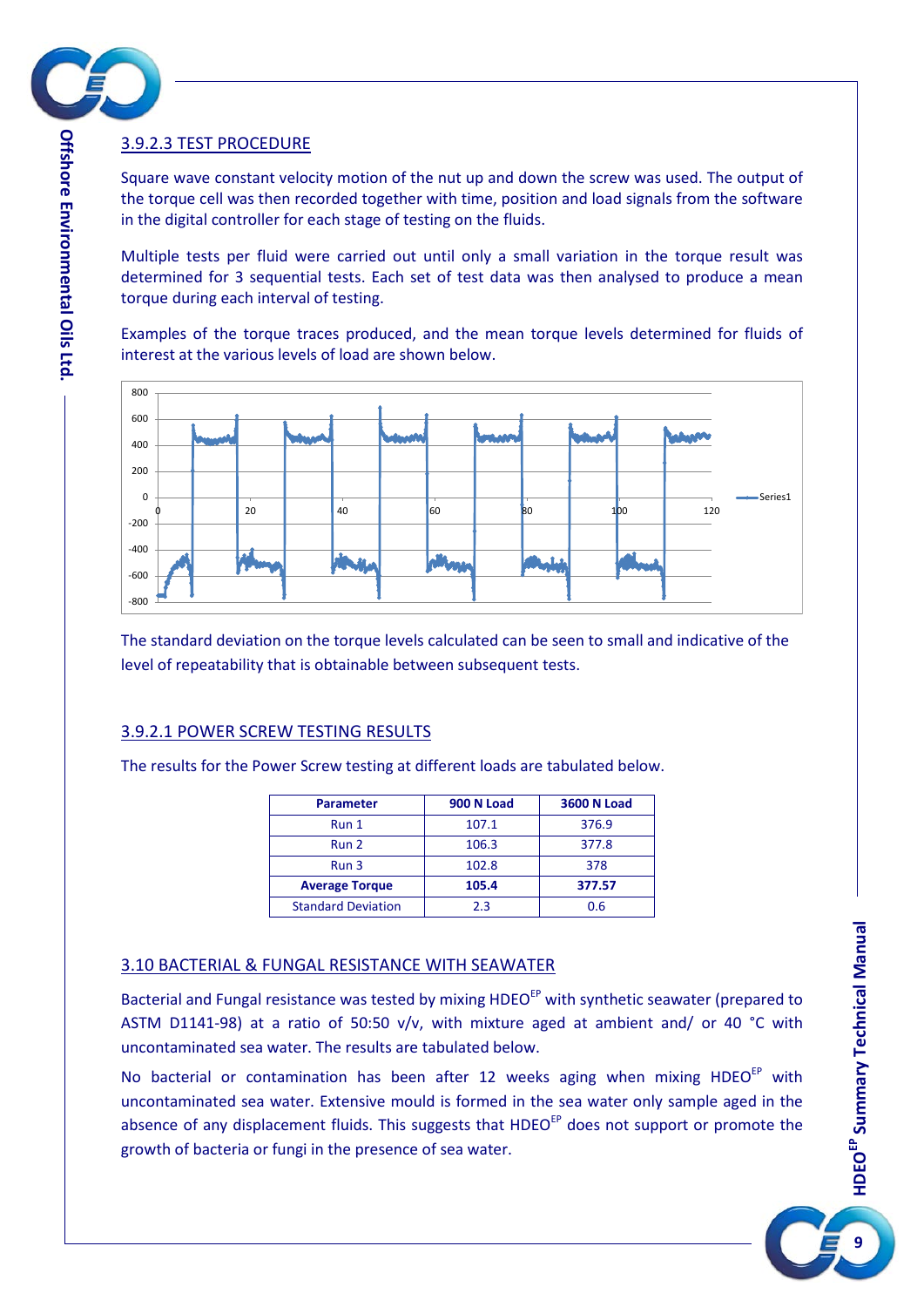

# <span id="page-9-0"></span>3.11 COMPATIBILITY OF HDEO AND HDEOEP

Mixtures of HDEO and HDEO<sup>EP</sup> have been aged at 4 and 70 °C for 6 months showing HDEO and HDEO<sup>EP</sup> are completely miscible giving a single phase. No deposit formation or incompatibilities have been observed.

#### <span id="page-9-1"></span>3.12 SEA WATER COMPATIBILITY UNDER STATIC CONDITIONS

Static testing of HDEO<sup>EP</sup> with 5 and 10% Sea water at 5, 20 and 70 °C for up to 3 months has been undertaken and the results reported below.

In all tests conducted all fluids yielded similar/identical results.

| <b>Aging</b><br>Temp/<br>°C | <b>Aging</b><br>Time /<br>weeks | Appearance                                                                                                                  |
|-----------------------------|---------------------------------|-----------------------------------------------------------------------------------------------------------------------------|
| N/A                         | N/A                             | Two distinct phases, clear sea water floating on surface of yellow coloured HDEO <sup>EP</sup>                              |
| 5                           |                                 | Two distinct phases, clear sea water floating on surface of yellow coloured HDEO <sup>EP</sup>                              |
| 5                           |                                 | Two distinct phases, clear sea water floating on surface of yellow coloured HDEO <sup>EP</sup>                              |
| 5                           | 4                               | Two distinct phases, clear sea water floating on surface of yellow coloured HDEO <sup>EP</sup>                              |
| 5                           | 12                              | Two distinct phases, clear sea water floating on surface of yellow coloured HDEO <sup>EP</sup>                              |
| 20                          |                                 | Two distinct phases, clear sea water floating on surface of yellow coloured HDEO <sup>EP</sup>                              |
| 20                          |                                 | Two distinct phases, clear sea water floating on surface of yellow coloured HDEO <sup>EP</sup>                              |
| 20                          | 4                               | Two distinct phases, clear sea water floating on surface of yellow coloured HDEO <sup>EP</sup> with very fine flocculation  |
| 20                          | 12                              | Two distinct phases, clear sea water floating on surface of yellow coloured HDEO <sup>EP</sup> with very fine flocculation. |
| 75                          |                                 | Two distinct phases, clear sea water floating on surface of yellow coloured HDEO <sup>EP</sup>                              |
| 75                          |                                 | Two distinct phases, clear sea water floating on surface of hazy, yellow coloured HDEO <sup>EP</sup>                        |
| 75                          | 4                               | Two distinct phases, clear sea water floating on surface of yellow coloured HDEO <sup>EP</sup> with very fine flocculation. |

# HDEOEP with 5% sea water at different temperatures

## HDEO<sup>EP</sup> with 10% sea water at different temperatures

| <b>Aging</b><br>Temp/<br>°C | <b>Aging</b><br>Time /<br>weeks | <b>Appearance</b>                                                                                                           |
|-----------------------------|---------------------------------|-----------------------------------------------------------------------------------------------------------------------------|
| N/A                         | N/A                             | Two distinct phases, clear sea water floating on surface of yellow coloured HDEO <sup>EP</sup>                              |
| 5                           |                                 | Two distinct phases, clear sea water floating on surface of yellow coloured HDEO <sup>EP</sup>                              |
| 5                           |                                 | Two distinct phases, clear sea water floating on surface of yellow coloured HDEO <sup>EP</sup>                              |
| 5                           | 4                               | Two distinct phases, clear sea water floating on surface of yellow coloured HDEO <sup>EP</sup>                              |
| 5                           | 12                              | Two distinct phases, clear sea water floating on surface of yellow coloured HDEO <sup>EP</sup>                              |
| 20                          |                                 | Two distinct phases, clear sea water floating on surface of yellow coloured HDEO <sup>EP</sup>                              |
| 20                          |                                 | Two distinct phases, clear sea water floating on surface of yellow coloured HDEO <sup>EP</sup>                              |
| 20                          | 4                               | Two distinct phases, clear sea water floating on surface of yellow coloured HDEO <sup>EP</sup> with very fine flocculation. |
| 20                          | 12                              | Two distinct phases, clear sea water floating on surface of yellow coloured HDEO <sup>EP</sup> with very fine flocculation. |
| 75                          |                                 | Two distinct phases, clear sea water floating on surface of yellow coloured HDEO <sup>EP</sup>                              |
| 75                          |                                 | Two distinct phases, clear sea water floating on surface of hazy, yellow coloured HDEO <sup>EP</sup>                        |
| 75                          | 4                               | Two distinct phases, clear sea water floating on surface of yellow coloured HDEO <sup>EP</sup> with very fine flocculation. |
| 75                          | 12                              | Two distinct phases, clear sea water floating on surface of yellow coloured HDEO <sup>EP</sup> with very fine flocculation. |

#### Sea Water Testing – Cylinders Appearance

Further testing to evaluate the separation of HDEO<sup>EP</sup> and sea water as a function of time and temperature was undertaken as follows. HDEO<sup>EP</sup> (70 ml) and sea water made to ASTM D1141-98 (30ml) were added to a stoppered, glass measuring cylinder after being preheated to the relevant temperature. The mixtures were then aged at 4, ambient and 60 °C, and monitored weekly for appearance. After 2 weeks aging, all the fluids remained completely separate, with both phases clear and bright at all temperatures. After 3 weeks aging, the 4 °C and ambient samples remain